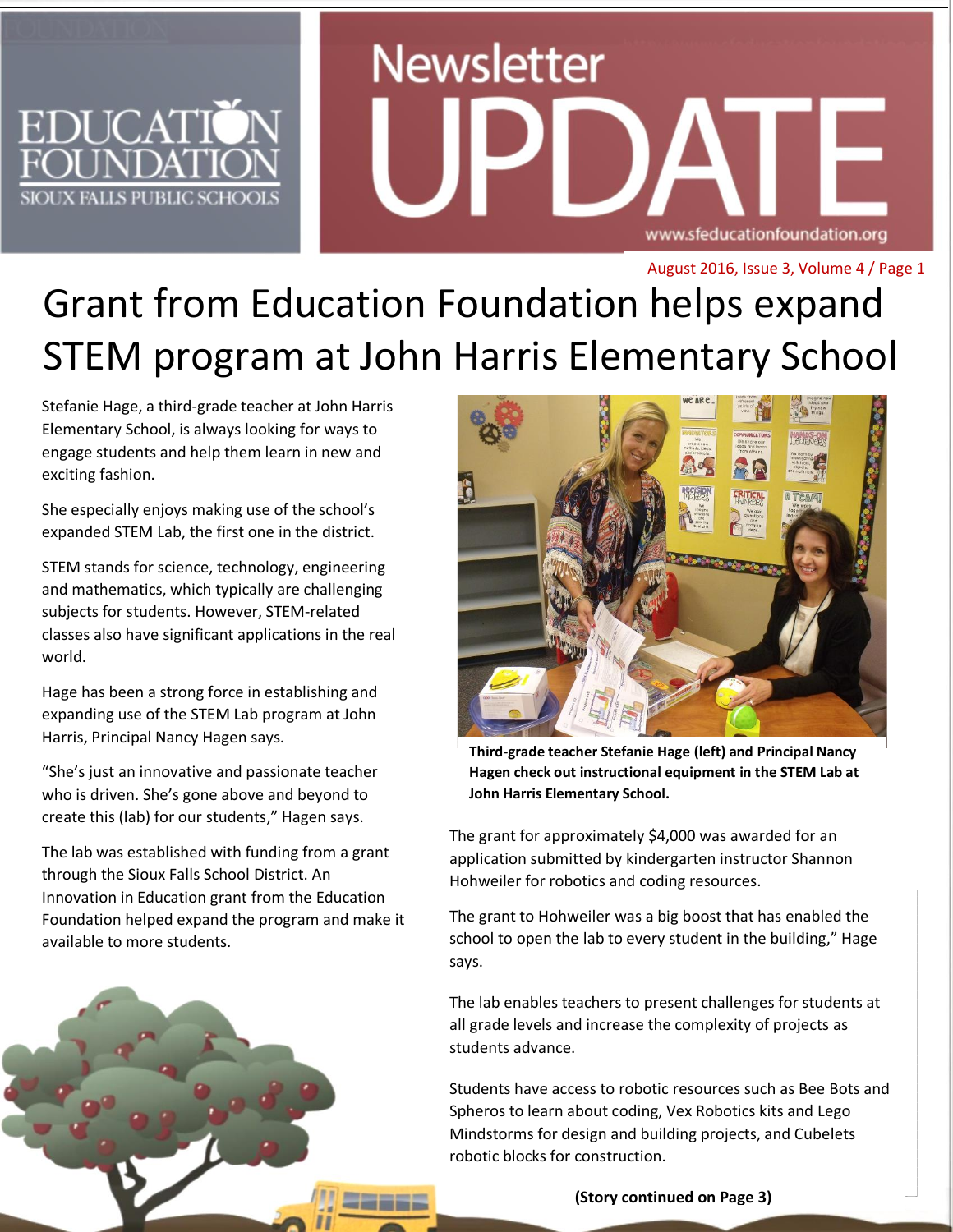## Educator leaves gifts that will have lasting impact

The late Karen Saxvik understood the value of education and enjoyed helping students learn.

She pioneered a program in English as a Second Language during the early 1980s in Minneapolis. She also taught first grade at Robert Frost Elementary in Sioux Falls for many years and played an integral role in the Reading Recovery program.

"She loved teaching, and she worked really hard," recalls Beth Boyens, one of Ms. Saxvik's two daughters. "She was usually there early, before the custodians, preparing for the day."

Ms. Saxvik passed away Dec. 21, 2015. In lieu of flowers, the family asked that memorials be directed to the Sioux Falls Public Schools Education Foundation and to the First Lutheran Church Music Ministry.

With help from the Sioux Falls Area Community Foundation, Ms. Saxvik also left proceeds from an insurance policy to the Education Foundation.

"It meant a lot to my sister (Sarah) and me that mom decided to direct her legacy to something she cared about and was passionate about," says Boyens, who teaches English at Augustana University.

The Education Foundation uses money from legacy gifts and other donations to fund grants to teachers for innovative teaching projects. The organization also helps first-time teachers with \$100 grants to buy classroom supplies.

The Education Foundation partners with the Sioux Falls Area Community Foundation to accept donations and manage its endowment.

"We're always glad to be a facilitator to accomplish the donor's wishes," says Regina Q. Jahr, vice president for development at the SFACF.

Many of the people who contribute to the Education Foundation are employees, volunteers or former students of Sioux Falls Public Schools. Other donors include local businesses and individuals who value education.

Contributions don't have to be large to add up and have a positive impact, Jahr says. Donors can contribute to the Education Foundation in a number of ways, including payroll deductions, memorial gifts and bequests in a will. Contributing through means such as an insurance policy also is a great way for donors to get assets where they want, Jahr says.

When someone leaves a gift for the endowment fund, the family can take comfort in knowing the money will go to a good cause year after year, she says.



**Karen Saxvik**

### Tips for giving

The Sioux Falls Area Community Foundation helps donors give back to the community and to causes that matter to them.

The SFACF is the steward of an Education Foundation Fund to which donors may contribute.

Gifts of cash, appreciated stock, other securities and real estate are the most common ways for people to give to such funds. Gifts can be granted through a will or estate or by designating a beneficiary in an insurance policy or retirement plan.

For more information about gifting options and the SFACF, see [www.sfacf.org.](http://www.sfacf.org/) The SFACF also can be reached by calling (605) 336- 7055. Its offices are at 200 N. Cherapa Place in Sioux Falls.



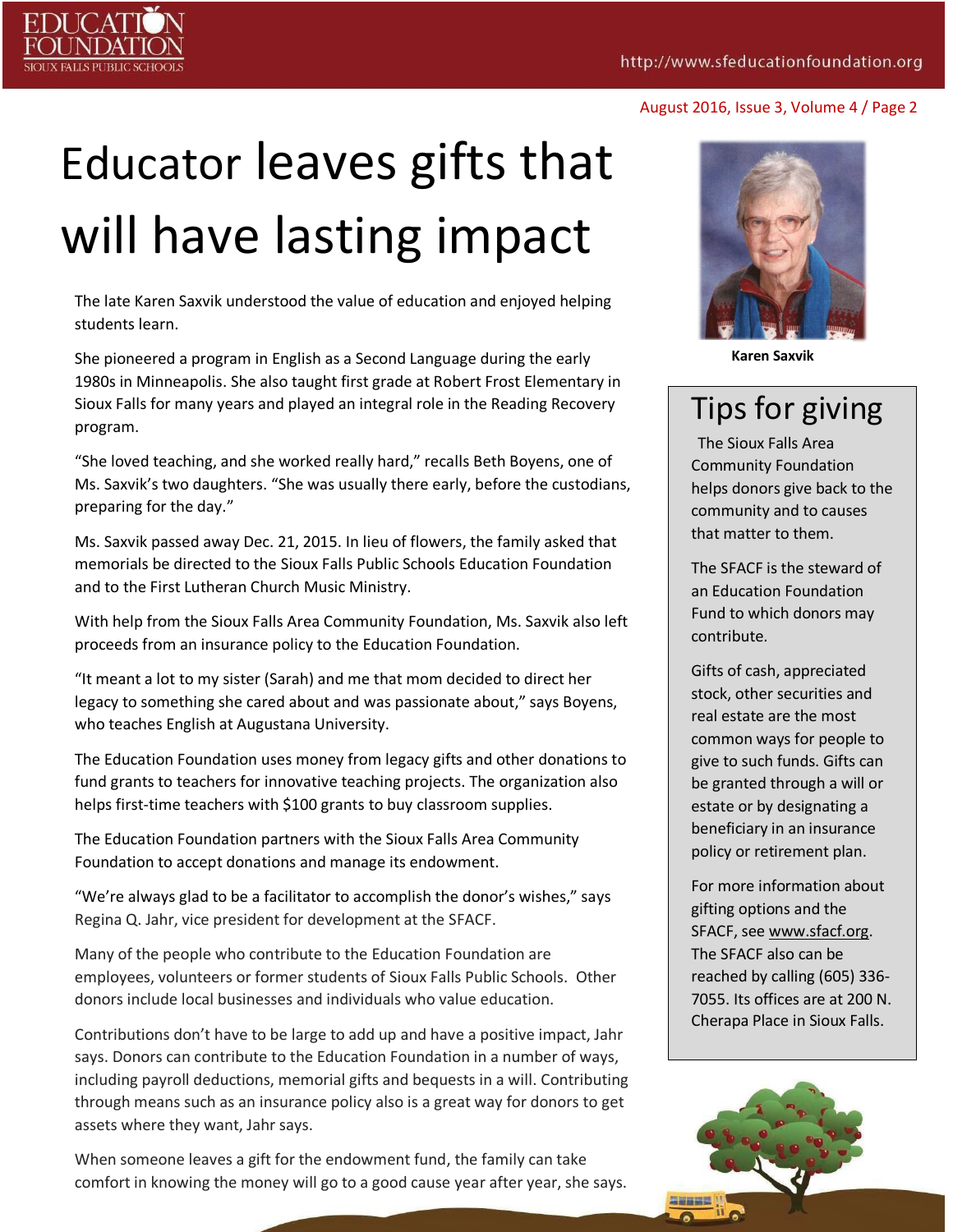



**These photos, provided by teacher Stefanie Hage, show students engaged in projects in the STEM Lab at John Harris Elementary. The lab serves all of the approximately 650 students at the K-5 school in southeastern Sioux Falls.**

## STEM Lab helps engage elementary students

#### **(Story continued from Page 1)**

"The STEM Lab engages students in investigative, innovative and creative thinking," Hagen says.

The use of robotics tools allows for the engagement of students in creative and meaningful ways while also meeting academic standards. Some projects create nonstandard opportunities, meaning students might not get the results they expected, which is fine, Hage says, because that's the kind of study that can create real growth in students.

The STEM Lab opened in a small room in January 2015, but since then has moved to a larger classroom. The lab serves all of the school's approximately 650 students.

Individual teachers are responsible for incorporating STEM Lab opportunities into their classroom lessons. During the school year, students are using the lab every day. But teachers also can load up Stem Lab supplies for presentations or use at other schools in the district.

Visiting a maker space in the Harrisburg School District initially fanned Hage's interest to help develop a good Stem Lab in Sioux Falls.

"Providing STEM education for students is something I knew I wanted to be involved with. Creating learning opportunities for children is what education is all about for me," she says.

In some cases, students explore nonstandard opportunities, meaning projects that might not end with the anticipated

result. That can present a real learning opportunities, Hage and Hagen say.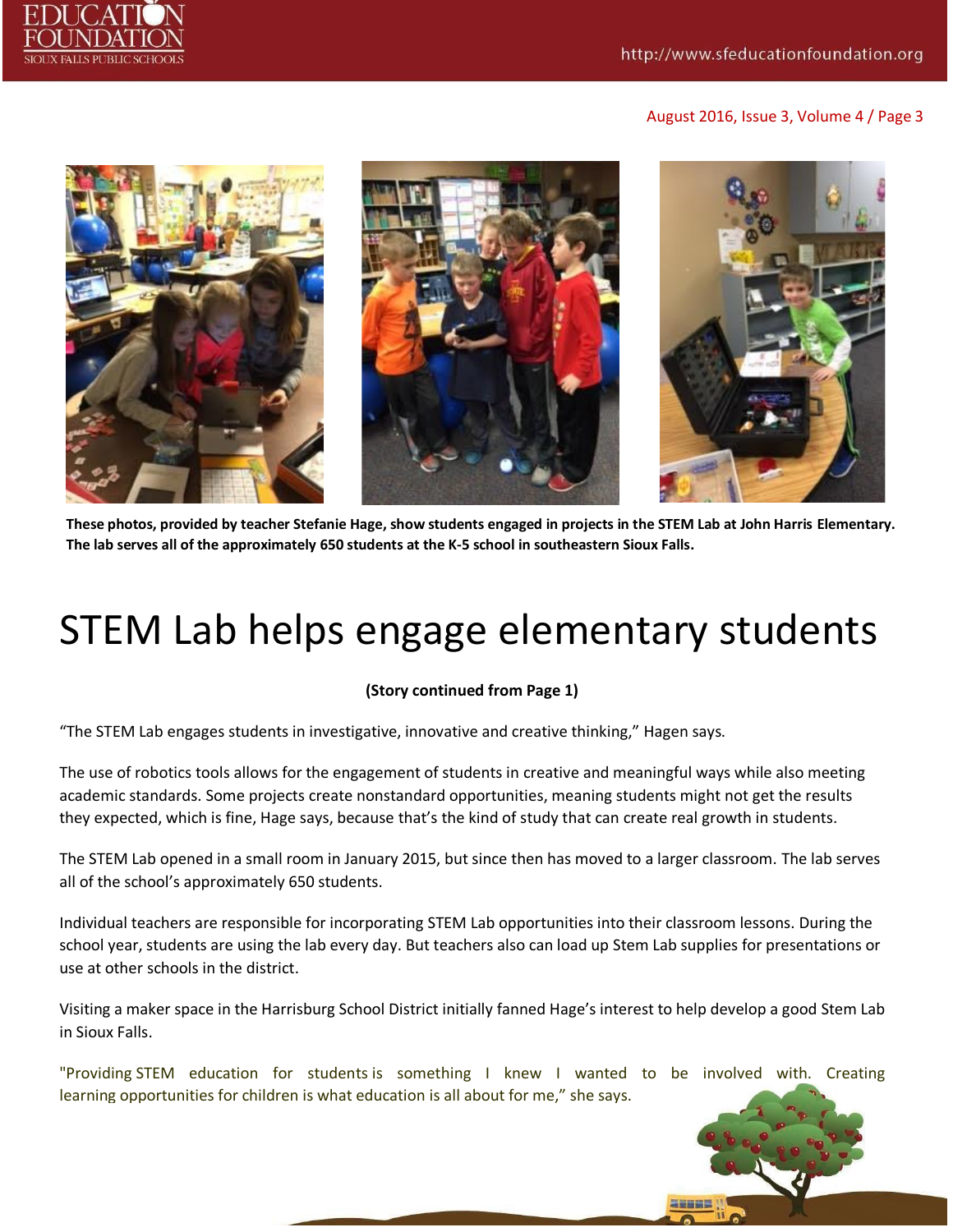

## Retired principal and teacher Nancy Duncan enjoys giving back to her former profession

Nancy Duncan knows education, especially Sioux Falls Public Schools. She has spent 42 years – and counting – in teaching and administrative positions or in volunteer roles.

Before she retired from the Sioux Falls School District in the 2014 school year, she had taught or served in an administrative role in 11 schools in the community.

She also taught for several years in Minnesota during the middle of her career, and she currently teaches a graduatelevel course about critical issues in education at the University of Sioux Falls.

Duncan also stays close to education by serving as a volunteer member of the Education Foundation Board.

"It's a fun way to give back to your profession without working full time," she says.

She also has given back to her profession by inspiring her students.

Among Duncan's former students is Kiki Nelsen, a mathematics teacher and National Honor Society adviser at Roosevelt High School. Nelsen also serves on the Education Foundation Board.

Nelsen studied under Duncan in a program for gifted students at John Harris Elementary. She credits Duncan as a teacher who helped make her inquisitive and instilled in her a love of learning.

"I remember going to her room was like going to a really good storybook. Everything was so different and so fun," Nelsen says.

Duncan continues to help inspire creativity and innovation in classrooms by chairing an evaluation panel that recommends Innovation in Education Grant awards to the Education Foundation Board. She is the only Board representative on the five-member panel.

"This is something I really believe in. I think it's important to support great teachers," she says.



**Former principal Nancy Duncan has been serving on the Education Foundation Board since late 2014.**

### Board members

The Sioux Falls Public Schools Education Foundation is governed by Board of volunteers. In addition to Nancy Duncan, members are:

Peggy Baney, Vernon Brown (vice chair), Catherine Dekkenga (secretary), Jackie Dumansky, Stephanie Gongopoulos (chair), Nancy Hagen, John Hedrick, Teresa Jackson, DeeAnn Konrad, Deb Koski, Kiki Nelsen, Justin Reilly (treasurer) and Carly Reiter.

The Board is assisted by two part-time employees: Foundation Coordinator Angie Kuiper and Newsletter Editor Rob Swenson.



**(Story continued on Page 5)**